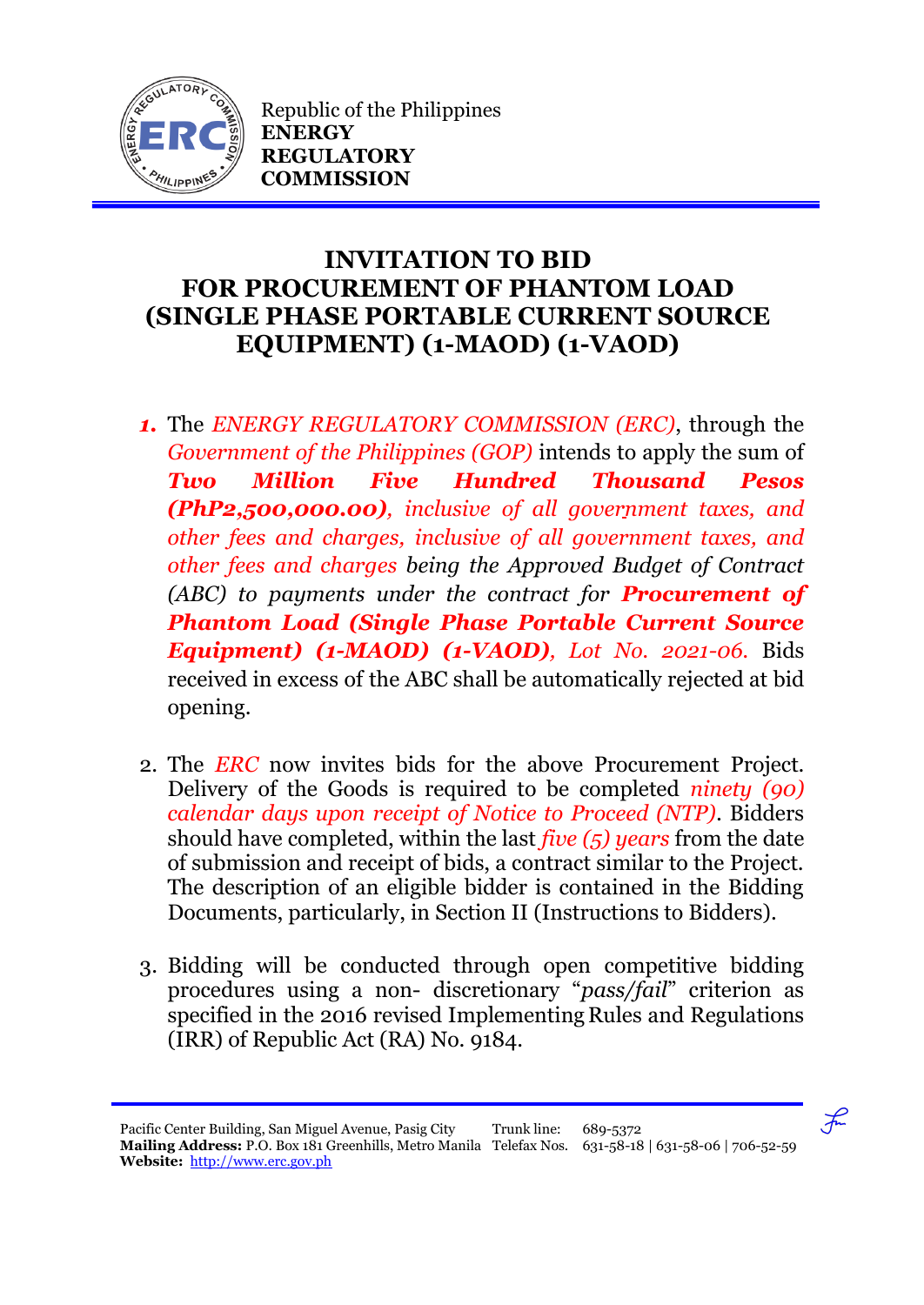Bidding is restricted to Filipino citizens/sole proprietorships, partnerships, or organizations with at least sixty percent (60%) interest or outstanding capital stock belonging to citizens of the Philippines, and to citizens or organizations of a country the laws or regulations of which grant similar rights or privileges to Filipino citizens, pursuant to RA No. 5183.

- 4. Prospective Bidders may obtain further information from *ERC BAC Secretariat* and inspect the Bidding Documents at the address given below during *Monday to Friday, 9:00 A.M. to 4:00 P.M*.
- 5. A complete set of Bidding Documents may be acquired by interested Bidders on *24 February 2021* from the given address and website(s) below *and upon payment of the applicable fee for the Bidding Documents, pursuant to the latest Guidelines issued by the GPPB, in the amount of Five Thousand Pesos (PhP5,000.00)*. The Procuring Entity shall allow the bidder to present its proof of payment for the fees *in person.*
- 6. The *ERC BAC* will hold a Pre-Bid Conference<sup>1</sup> , which shall be open to prospective bidders, on *05 March 2021, 10:00 A.M. through videoconferencing via MS Teams, which can be accessed through:*

https://teams.microsoft.com/l/meetup-

join/19%3ameeting\_NDU2ZmU2MDYtNWE4Zi00ZDRkLWE1MTgtNzZiYT UwNWNhOGZl%40thread.v2/0?context=%7b%22Tid%22%3a%220f0dac9f-433c-41ba-9f57-42be6fe671a9%22%2c%22Oid%22%3a%22638c224b-aae0- 4a1f-95d8-6b417df5646d%22%7d

- 7. Bids must be duly received by the BAC Secretariat through manual submission at the office address indicated below on or before *19 March 2021, 09:00 A.M.* Late bids shall not be accepted. Bidders are requested to submit one (1) original and one (1) copy of their bids. Bidders are likewise requested to bring the originals of the documents submitted and present the same for comparison during the bid opening.
- 8. All Bids must be accompanied by a bid security in any of the acceptable forms and in the amount stated in **ITB** Clause 14.